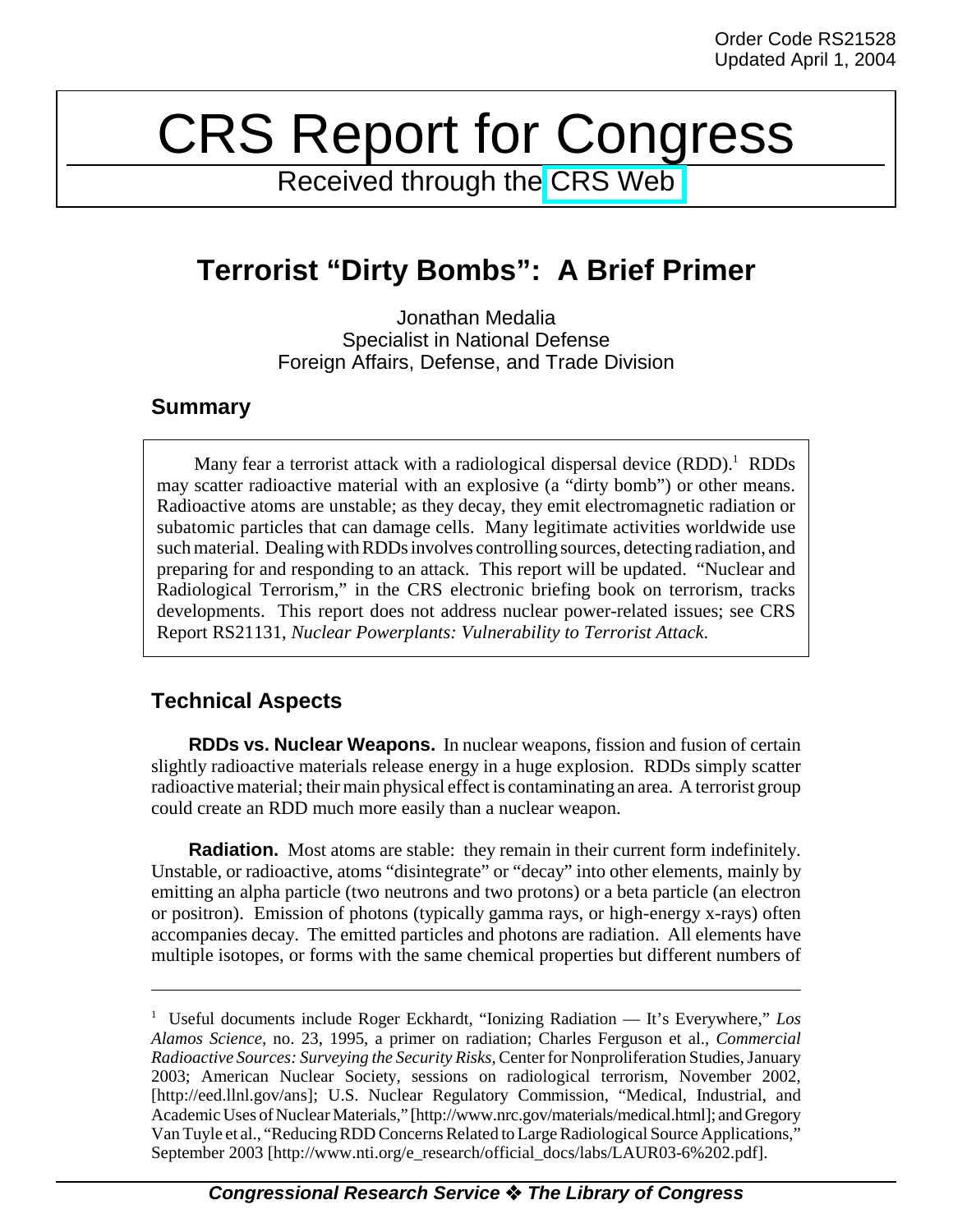neutrons. Each radioactive isotope decays by steps to isotopes of other elements, ending as a stable atom. While the instant when one atom will decay cannot be predicted, each isotope has a "half-life," the time for half the atoms in a mass of that isotope to decay. The faster an isotope decays, the faster it releases, and exhausts, its radiation. The radioactivity of a mass of material is measured in Curies (Ci; 1 Ci =  $3.7 \times 10^{10}$ disintegrations per second). Cobalt-60 (the number is the number of neutrons plus protons in the atom's nucleus), with a half-life of 5.3 years, is highly radioactive; uranium-235, with a half-life of over 700 million years, is not.<sup>2</sup> Each isotope has a unique decay fingerprint (e.g., gamma radiation energy) that can be used to identify it.

**Biological Effects.** Radiation strikes people constantly, but most of it, like radio waves and light, is not "ionizing": it does not have enough energy to damage cells significantly. The biological effects of ionizing radiation depend on the amount of energy deposited in the body, called the absorbed dose. Higher doses produce direct clinical effects including tissue damage, radiation sickness and, at very high levels, rapid death. With chronic low-level exposure, no clinical effects are observed, but the exposed individual may have an increased lifetime risk of developing cancer. Absorbed dose depends on several factors. Some are straightforward, such as source strength, distance, shielding, time of exposure, and energy per particle or photon. Others are more complex. *Type of radiation:* A layer of dead skin or a few inches of air stops alpha particles, more material is needed to stop beta particles, and much more is needed to block gamma rays, which are more penetrating. *Form of material:* Alpha and beta emitters do little harm outside the body because they are easily stopped. Inside the body, they can do much damage. One can with few ill effects pick up a lump of plutonium-239, an alpha emitter, because the dead skin layer stops alphas, but a speck of the same material deep in the lungs bombards tissue with alphas and can cause lung cancer. An RDD thus poses a greater health threat if its material is finely powdered — and thus more readily dispersed and inhaled — rather than granular. *Chemical behavior of the element in the body:* Certain organs concentrate particular elements. Strontium concentrates in bone; radioactive strontium-90 can cause bone cancer, breast cancer, and leukemia. The thyroid gland concentrates iodine; radioactive iodine-131 can cause thyroid cancer.<sup>3</sup>

**Sources of Radioactive Material.** Radioactive sources have many beneficial uses; millions are used worldwide. Sources with a tiny fraction of a Curie, such as household smoke detectors, do not pose a terrorist threat, but a source with even a few Curies may be of use for an RDD. While hundreds of radioactive isotopes exist, only a few isotopes, all produced in nuclear reactors, are of concern for RDDs. Isotopes of special concern, typical sources, and Curies per source, include cesium-137 (half-life 30.2 years), used in external beam radiation devices to treat cancers (13,500 Ci) and equipment to monitor wells for oil (0.027-2.7 Ci); and cobalt-60 (half-life 5.3 years), used in industrial radiography (3-250 Ci) and cancer therapy (0.0014-0.27 Ci). Such sources often have little security because they are small, have modest amounts of shielding so they

<sup>&</sup>lt;sup>2</sup> U.S. Department of Energy. Office of Environmental Management. "Characteristics of Important Radionuclides." [http://www.em.doe.gov/idb97/tabb1.html]

<sup>3</sup> Potassium iodide protects against radioactive iodine by saturating the thyroid with stable iodine-127; it does not protect against other elements. Terrorists are unlikely to use iodine-131 because they could obtain it only from a nuclear reactor, its half-life is so short that much of it would decay before they could use it, and its intense radioactivity makes it hazardous to handle.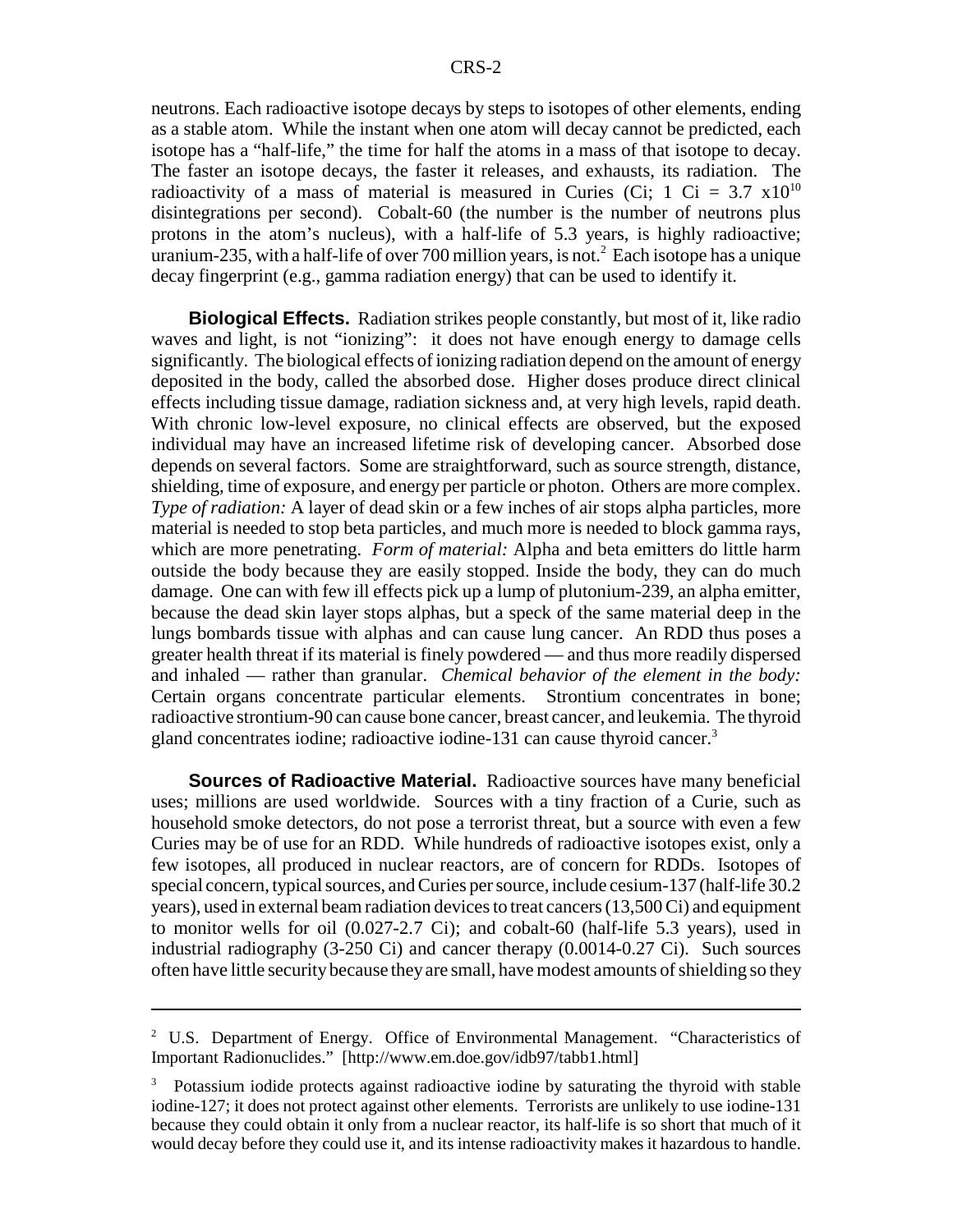can be used in the field, and do not have enough radiation to be self-protected. They are sometimes abandoned. In contrast, terrorists would find isotopes with very short halflives (hours or less) of little use because the radiation could decay to low levels before the material could be used, while those with long half-lives (millions of years) emit radiation very slowly and would do little damage unless inhaled. There is legitimate global commerce in radioactive materials of concern, but also potential for fraudulent purchases and theft during shipment or use, and problems of disposing of sources no longer wanted.<sup>4</sup>

#### **Radiological Dispersal Devices**

**Alternative Designs.** The term "dirty bomb" may have led the media to focus on a device in which powdered radioisotope surrounds chemical explosive. Many terrorist groups would have the skill and materials to make the explosive part of the device; it would be somewhat harder for them to obtain the radioactive material and convert it to powdered form. Terrorists could also scatter radioactive material without an explosive.

**Effectiveness.** An RDD's effectiveness depends on many factors. (1) Some isotopes do more harm than others, and some elements (including their radioisotopes), such as cesium, bond strongly to concrete and asphalt. (2) Smaller particles disperse more easily and are more readily inhaled, but may be harder to make. (3) Using more material increases physical effects. (4) More explosive would disperse the material more widely. (5) Weather would play a large role. Higher wind speed would disperse the material more widely, and wind direction would determine where it would fall. Thermal currents, more prevalent on a summer's day than a winter's night, would also disperse material. Rain or snow would wash material out of the air but concentrate it in rivers, lakes, and seacoasts. Greater dispersion would increase the number of people affected while reducing the effect on each; less dispersion would inflict more effects but on fewer people.

Several estimates have appeared on radiation levels from dispersal of radioactive material. For example, the Federation of American Scientists calculated that the cesium-137 in a medical gauge, a small amount, detonated in an RDD at the National Gallery of Art in Washington, would cover about 40 city blocks with radiation that would exceed Environmental Protection Agency (EPA) contamination limits (a one in 10,000 chance of getting cancer). This area might, depending on wind direction, include the Capitol, Supreme Court, and Library of Congress. "If decontamination were not possible, these areas would have to be abandoned for decades," by one estimate.<sup>5</sup> Others feel that such scenarios exaggerate the effectiveness of RDDs by assuming that material disperses well and by downplaying the ability to decontaminate affected areas. EPA guidelines magnify RDD effectiveness. Steven Koonin, Provost of California Institute of Technology, stated that 3 curies of an appropriate isotope, a fraction of a gram, dispersed over a square mile "would make the area uninhabitable, according to the maximum dose currently recommended for the general population." However, "the health effects of such contamination would be minimal. For every 100,000 people exposed to that level of radiation, four lifetime cancers would be induced, which would take place on top of the

<sup>4</sup> Much of the material in this paragraph is from Ferguson et al., *Commercial Radioactive Sources*, p. vi, 3, 12, 13, 43-44.

<sup>5</sup> U.S. Congress. Senate. Committee on Foreign Relations. *Dirty Bombs and Basement Nukes: The Terrorist Nuclear Threat, hearing, 107<sup>th</sup> Congress, 2<sup>nd</sup> Session, 2002, p. 39-40.*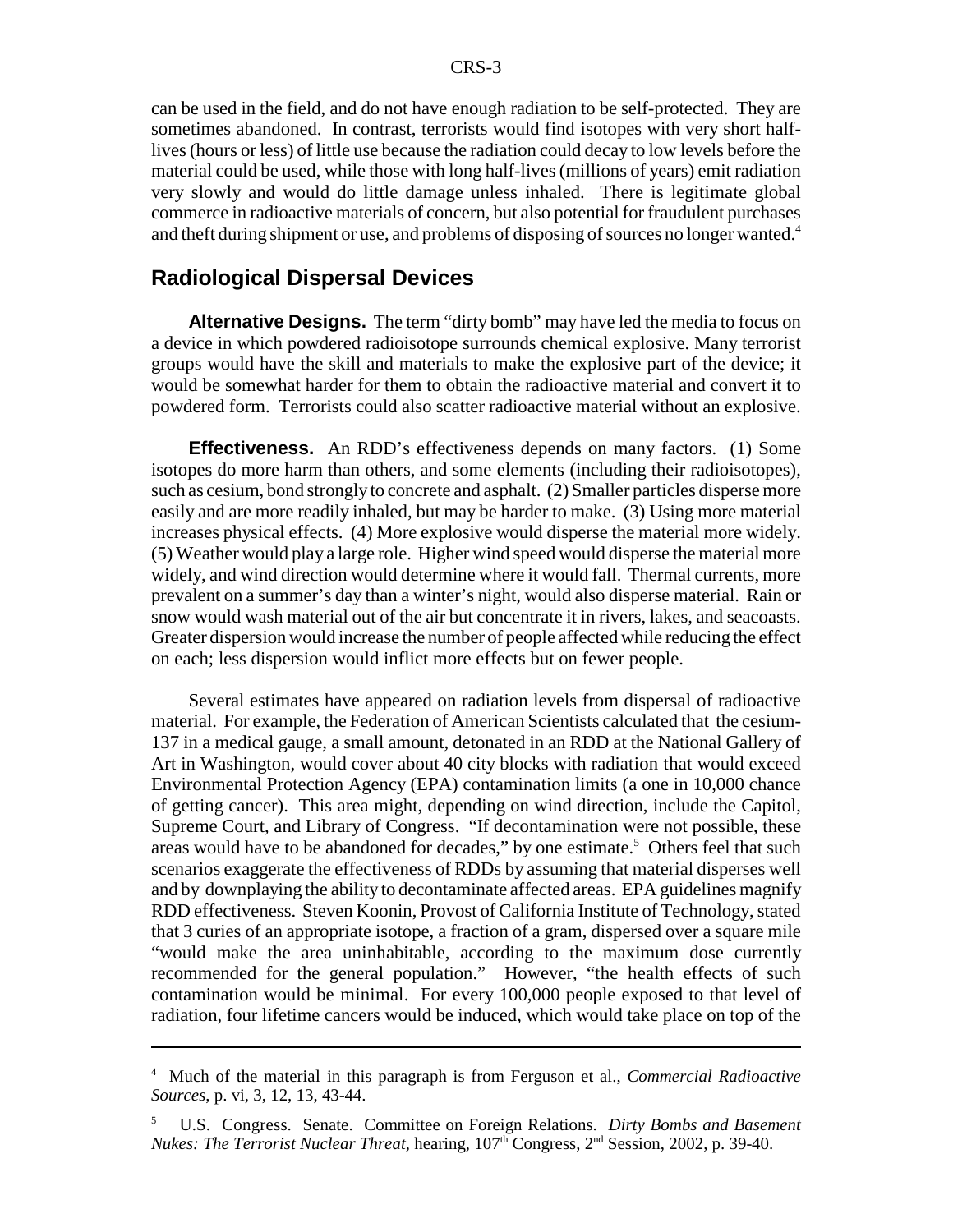20,000 cancers already expected to arise from other causes."6 Even such low-level effects are debated; some argue that these effects are extrapolations from higher doses with no conclusive evidence to support their existence.<sup>7</sup>

Terrorists could try to achieve several goals with RDDs in the following sequence. Most depend on public fear of *any* radiation rather than actual levels of radiation. (1) Deaths and injuries. Any prompt casualties would most likely come only from the explosion of a dirty bomb; many experts believe these would be few in numbers. $8(2)$ Panic. Small amounts of radioactive material might cause as much panic as larger amounts. (3) Recruitment. The worldwide media coverage of an RDD attack would be a powerful advertisement for a terrorist group claiming responsibility. (4) Asset denial. Public concern over the presence of radioactive material might lead people to abandon a subway system, building, or university for months to years. (5) Economic disruption. If a port or the central area of a city were contaminated with radioactive material, commerce there might be suspended. (6) Long-term casualties. Inhalation of radioactive material or exposure to gamma sources could lead to such casualties, probably in small numbers.

### **Prevention and Response**

**Securing Radioactive Sources.** Prior to September 11, 2001, safe handling of sources was the chief concern. They were used worldwide in medical equipment, oil well gauges, etc., with little security. Some were abandoned, becoming "orphan sources." After the attacks, attention shifted to securing them. Various measures seek to control U.S. radioactive materials. The Nuclear Regulatory Commission (NRC) regulates the use and transportation of most radioactive sources for nuclear reactors, for medical, industrial, and academic uses, and related facilities.<sup>9</sup> Many states share in regulation. An NRC-Department of Energy (DOE) working group to increase the security and regulatory oversight of high-risk radioactive sources has proposed verifying the legitimacy of applicants for licenses, preventing insiders from diverting sources, and controlling imports and exports of sources.<sup>10</sup> Several programs provide for the disposal of unwanted radioactive sources, which can be difficult. EPA's Orphan Sources Initiative will establish a national system to retrieve radioactive sources from non-nuclear facilities like

<sup>6</sup> Senate Foreign Relations Committee, *Dirty Bombs and Basement Nukes,* p. 17.

<sup>7</sup> See U.S. General Accounting Office. *Radiation Standards: Scientific Basis Inconclusive, and EPA and NRC Disagreement Continues.* RCED-00-152 June 30, 2000.

<sup>&</sup>lt;sup>8</sup> Richard Meserve, former Chairman, Nuclear Regulatory Commission, held that an RDD might cause "deaths on the order of tens of people in most scenarios." Senate Foreign Relations Committee, *Dirty Bombs and Basement Nukes*, p. 8.

<sup>&</sup>lt;sup>9</sup> U.S. Nuclear Regulatory Commission, "Medical, Industrial, and Academic Uses of Nuclear Materials" [http://www.nrc.gov/materials/medical.html]; and "How We Regulate,"

<sup>[</sup>http://www.nrc.gov/what-we-do/regulatory.html#evaluating]. For legislation establishing and governing NRC, see [http://www.nrc.gov/who-we-are/governing-laws.html].

<sup>&</sup>lt;sup>10</sup> Richard Meserve, Chairman, "Statement Submitted by the United States Nuclear Regulatory Commission to the Subcommittee on Oversight and Investigations, Committee on Energy and Commerce, United States House of Representatives Concerning Nuclear Security,"Mar. 18, 2003.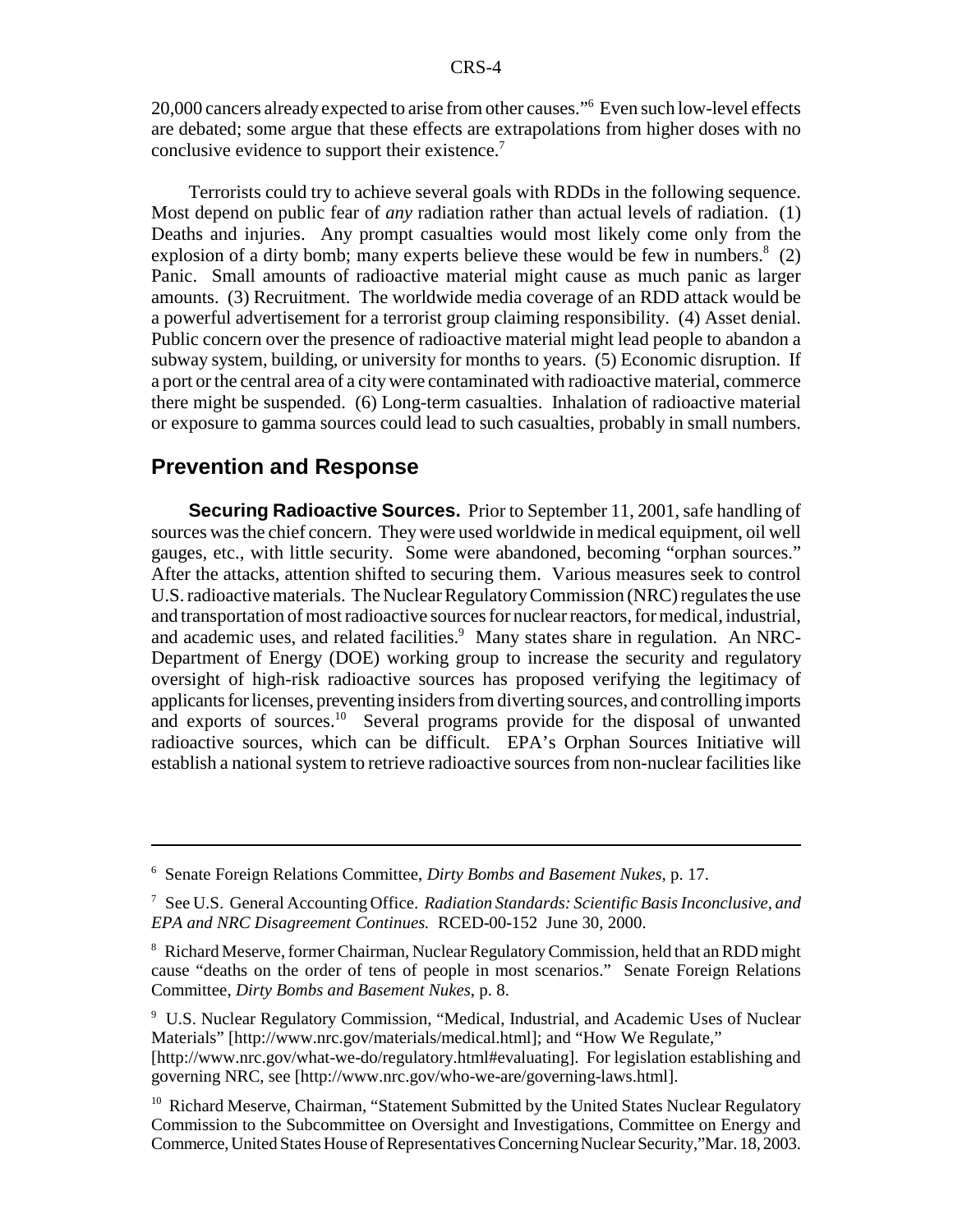scrap yards and dispose of them.<sup>11</sup> The Off-Site Source Recovery Project, operated by Los Alamos National Laboratory, gathers sources owned by, or the responsibility of, the Department of Energy from around the United States, transports them to Los Alamos, and stores them there.12 The National Nuclear Security Administration's (NNSA's) Nuclear Radiological Threat Reduction Task Force is consolidating that and other programs to secure high-risk radioactive material worldwide.<sup>13</sup>

Some international efforts seek to secure sources. This goal is important; according to one expert, over 100 countries in 1999 were "known or thought to lack effective control over radiation sources and radioactive materials."14 In March 2003, the International Atomic Energy Agency (IAEA) held an International Conference on Security of Radioactive Sources.<sup>15</sup> In June 2002, the G-8 committed itself to "six principles to prevent terrorists or those that harbour them from acquiring or developing" radiological and other WMD.<sup>16</sup> NNSA has identified 35 large radiological waste sites and over 1,000 orphan or surplus radioactive sources in the former Soviet Union, and has initiated a cooperative program with the IAEA and these republics to locate and secure these sites and sources.<sup>17</sup> The IAEA has begun discussions with source manufacturers and suppliers to address alternate sources, possible fraudulent purchases, and source disposal options.

**Avoiding the Use of Radioactive Sources.** For some uses, radioactive material is the only way to achieve the desired result. For others, alternatives exist, such as x-ray machines or particle accelerators. These machines use electric power to generate radiation, have no radioactive material, and are not radioactive when the power is off.

**Detection.** RDDs are the least difficult WMD to detect. Chemical or biological agents in airtight containers have no signatures by which they could be detected. RDDsuitable material is more detectable than the highly enriched uranium or plutonium-239 used in nuclear weapons because it is much more radioactive. Hiding radioactive material would require much shielding that could raise suspicions if seen on an x-ray inspection machine, and infrared detectors can detect the heat generated by large radioactive sources despite shielding. Many sensors can detect radioactive material, such as Geiger counters, gamma-ray detectors, and (at short range) pager-size radiation detectors used by Customs and Border Protection (CBP) agents. Portal monitors detect radiation in nearby sources,

15 See [http://www.iaea.org/worldatom/Press/Focus/RadSources/index.shtml].

<sup>&</sup>lt;sup>11</sup> U.S. Environmental Protection Agency. "Orphan Sources Initiative." http://www.epa.gov/radiation/cleanmetals/orphan.htm

<sup>&</sup>lt;sup>12</sup> For further information on this program, see [http://osrp.lanl.gov].

<sup>&</sup>lt;sup>13</sup> U.S. Department of Energy. National Nuclear Security Administration. "NNSA Forms New Task [Force] to Address Nuclear and Radiological Threats," press release, November 3, 2003.

<sup>&</sup>lt;sup>14</sup> Abel Gonzalez, "Strengthening the Safety of Radiation Sources & the Security of Radioactive Materials: Timely Action," *IAEA Bulletin,* 41/3/1999: 9.

<sup>&</sup>lt;sup>16</sup> G8, "The G8 Global Partnership Against the Spread of Weapons and Materials of Mass Destruction," June 27, 2002, [http://www.g7.utoronto.ca/summit/2002kananaskis/arms.html].

<sup>17</sup> U.S. Department of Energy. Office of Management, Budget and Evaluation/CFO. *FY 2004 Congressional Budget Request: National Nuclear Security Administration,* DOE/ME-0016, vol. 1, February 2003, p. 649-651. [http://www.mbe.doe.gov/budget/04budget/content/defnn/nn.pdf]